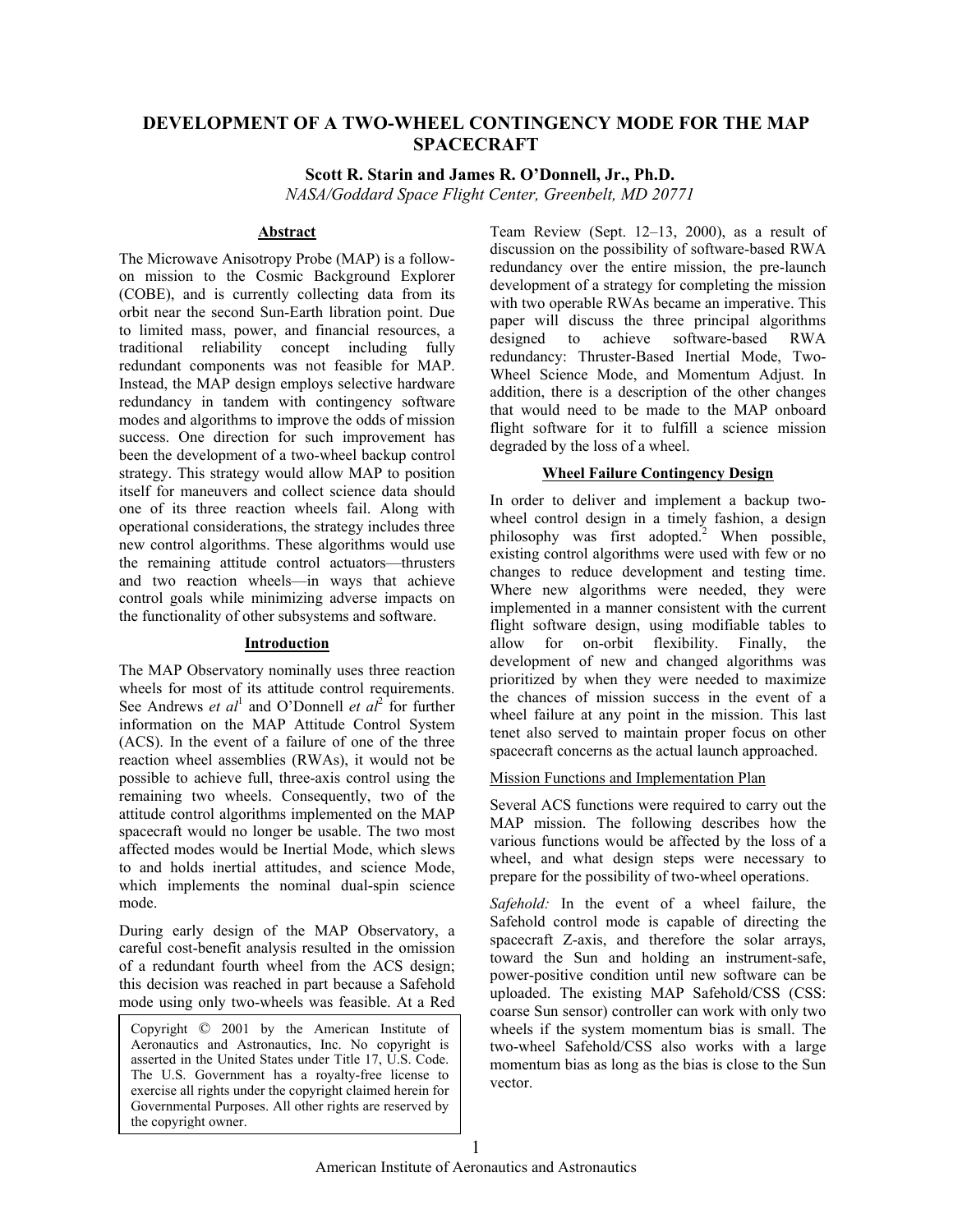*Thruster Maneuvers:* To fulfill its mission, MAP had to be able to perform a number of orbit maneuvers during phasing loops about the Earth to get to  $L<sub>2</sub>$ . Now at L<sub>2</sub>, occasional stationkeeping maneuvers must also be performed. The existing MAP Delta V Mode has been performing this function in actuality, and could have performed for the two-wheel case as well, had it been necessary. However, with the loss of the wheel-based Inertial Mode, an alternative way would have been needed to get the spacecraft into the correct attitude for these thruster operations. With two relatively small changes to the existing Delta V controller, it would be capable of this function, becoming a Thruster-Based Inertial Mode.

*Science Observations:* The Two-Wheel Science Mode uses a momentum bias about the Sun vector; its core algorithm will be discussed below. A big difference between the nominal and Two-Wheel science modes is that the nominal mode performs its dual spin about the Sun vector, while the two-wheel mode would perform its dual spin about a momentum bias, nominally applied about the Sun vector. The existing MAP Delta H Mode can be used to establish or remove the science mode momentum bias using thrusters. This momentum bias is fixed in inertial space, however, and will move relative to the Sun vector approximately 1º/day. A new thruster control mode is needed to perform the small, daily adjustments to the momentum bias that will be necessary in flight. This Momentum Adjust Mode will also be discussed in a later section.



Figure 1: Configuration of MAP spacecraft with solar arrays deployed.

### **New Algorithms**

Development of two-wheel flight software was completed in two phases. In the pre-launch phase, a software patch to install the Thruster-Based Inertial Mode was developed and tested, as this was the only new algorithm needed to get MAP to  $L_2$ . In the second phase, the other two algorithms needed for MAP to fulfill the remainder of its science mission in the event of a wheel failure were developed and tested. These are called Two-Wheel Science and Momentum Adjust.

#### Thruster-Based Inertial Mode

The current Delta V Mode is meant for thruster operations, not simply holding an attitude. It automatically exits when the commanded velocity change ( $\Delta V$ ) equals the  $\Delta V$  imparted during the burn. This means that if a new attitude is commanded with  $\Delta V = 0$ , the mode immediately interprets the  $\Delta V$  as complete and exits without firing the thrusters at all. For the mode to be used as a Thruster-Based Inertial Mode independent of an orbit maneuver, an option to allow for a zero-∆V command to the Delta V Mode was necessary. If commanded in this fashion, the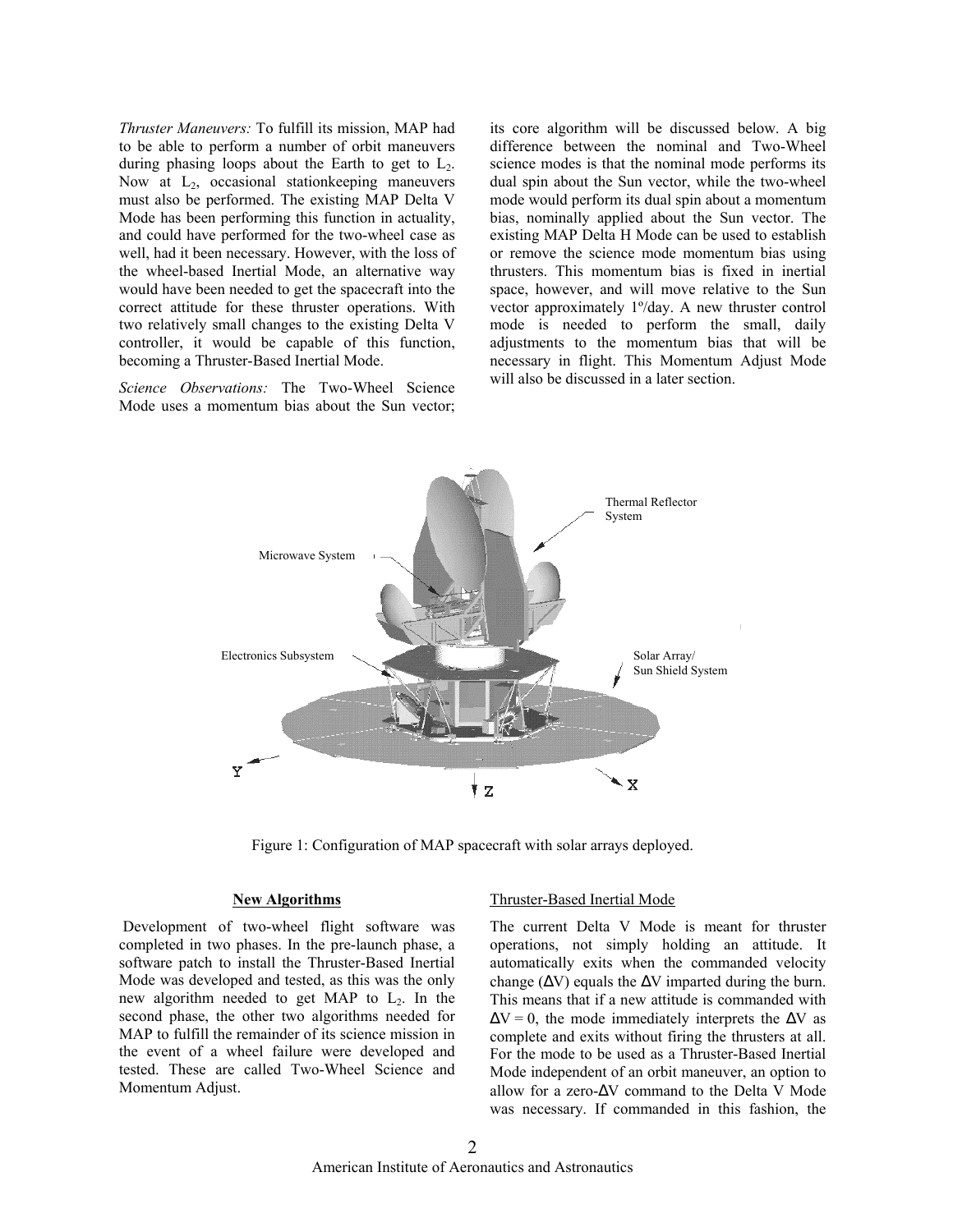mode would only exit when it timed out, with the time limit defined by a flight software table value, or upon command into another control mode, including a conventional Delta V maneuver.

The existing Delta V Mode was not meant to execute large inertial slews; attempting to do so would result in gyro rate saturation because the thruster torque authority is large and the algorithm does not include any rate-limiting action. In the two-wheel contingency design, an attitude limiter would be added to the Delta V Mode controller, effectively limiting its slew rate and allowing it to be used for slews of arbitrary magnitude.

Once designed, the Thruster-Based Inertial Mode was included in the pre-launch software patch; that patch was to be uploaded to MAP if a wheel failed any time between launch and the development of the full contingency science operations patch. This patch was much simpler than the full, envisioned patch since it did not need to include science operations, and it was designed with a rapid upload in mind. This preliminary patch would have greatly improved chances for the spacecraft to complete its phasing loops and lunar gravity assist had a wheel failed during the critical maneuvering phase of the mission (the first six weeks).

#### Two-Wheel Science Mode

The design of the Two-Wheel Science Mode has been described in a previous paper<sup>3</sup>; the following discussion details the portions that contributes to an understanding of the two-wheel contingency design as a whole.

*MAP Configuration:* The MAP Observatory is equipped with three reaction wheels, which are arranged symmetrically about the spacecraft Z-axis. Reaction Wheel Assembly 1 (RWA1) lies in the +X/–Z quarter-plane of the spacecraft body reference frame, and had a 30° tilt with respect to the XYplane; RWA2 and RWA3 have the same 30° tilt. The nominal-mission science mode uses the three reaction wheels to establish commanded Euler angle rates. $3$  A 3-1-3 Euler angle rotation is used, with the angles named  $φ$ ,  $θ$  and  $ψ$ , respectively. The rates to be commanded are:

> $\dot{\psi} = 0.464$  rpm =  $2.8^{\circ}/sec$  $\dot{\theta} = 0^{\circ}/sec$ ; with  $\theta = 22.5^{\circ}$  $\dot{\varphi} = 1$  *rph* = 0.1° / sec

where rph is revolutions per hour, and rpm is revolutions per minute) The angle θ, which is the angle between the Sun vector and the spacecraft Zaxis, is maintained at a constant value of 22.5°. The rate in ψ represents a spin about the Z-axis, and the rate in  $\phi$  is therefore a precession of the Z-axis in inertial space.

*The Wheel Failure Problem:* The flight software establishes the commanded rates by continually generating a small quaternion adjustment, ∆*q*, and then commanding the wheels to enact that ∆*q*. Because the system momentum is small, tiny corrections in the calculated ∆*q* values are sufficient to adjust for the slow rotation of the Sun vector in inertial space. This allows the precession of the Zaxis to remain symmetric about the Sun vector. Thus, the combination of three rates—spin, precession, and Sun vector rotation—sweeps the instrument boresights over the entire sky in a period as short as six months.

Because of the large differences between the rates, this nominal science mode operates under the condition of being able to store momentum up to a specified magnitude but of an essentially arbitrary direction with respect to the body frame. With the loss of the use of a reaction wheel, however, the ability to store momentum in any arbitrary direction is lost. The two remaining wheels are limited to storing momentum in directions parallel to the plane spanned by their unit torque vectors.

The basic concept for an alternate control approach for a science mode using two wheels was presented by O'Donnell *et al.*<sup>2</sup> The newly installed software would use thrusters to spin the spacecraft up to a momentum of approximately 20–25 newton-meterseconds (Nms) about the Sun vector. This momentum would create body rates of 2.3–2.9°/sec, about the same total magnitude as the nominal science mode. With the momentum bias established, the backup algorithm would increase the Sun angle, θ, to the desired value near 22.5° and maintain that angle as well as possible. Thrusters would be used periodically to realign the momentum vector with the Sun vector so that the Sun angle would coincide with the nutation angle of the Z-axis about the momentum vector.

This approach is feasible because of the natural rigidbody dynamics determined by the mass properties of the MAP observatory. The current estimates for endof-life moments of inertia about the X and Y-axes are nearly equal  $(I_{xx} = 572 \text{ kg} \cdot \text{m}^2 \text{ and } I_{yy} = 580 \text{ kg} \cdot \text{m}^2)$ , and the moment of inertia about the Z-axis is smaller  $(I_{zz} = 496 \text{ kg} \cdot \text{m}^2)$ , so that the body is prolate and essentially axisymmetric. The near-symmetry greatly reduces any effects a non-zero value of the XYproduct of inertia might have, so long as the Z-axis is in close alignment with the minor principal axis. As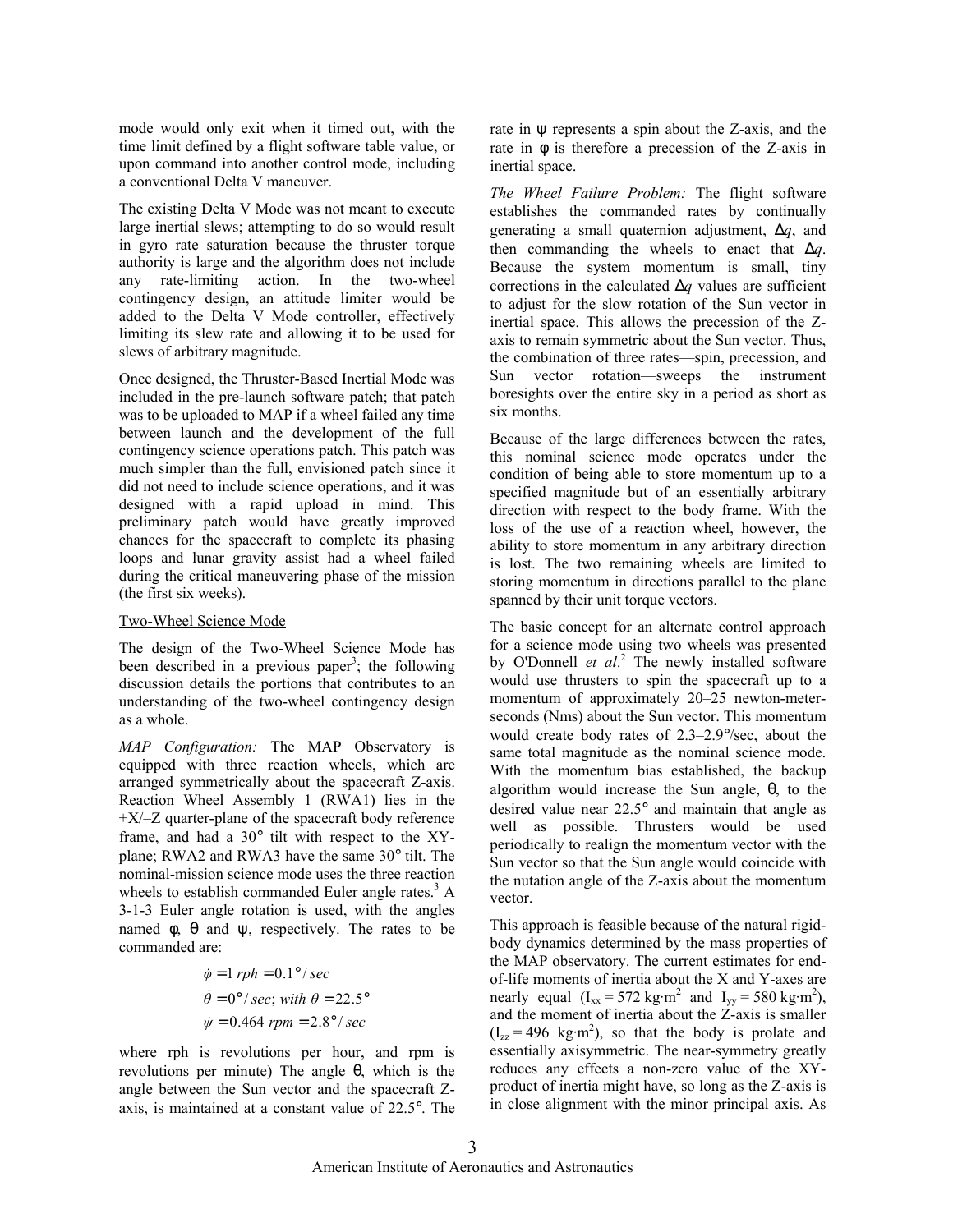established by launch vehicle requirements, the geometrical Z-axis is within 0.25° of the minor principal axis, and misalignments of this magnitude have proved negligible in the development of this backup mode. Therefore, to simplify discussion, the axis frame denoted by X, Y, and Z will refer henceforth to both the geometrical and principal axis frames simultaneously.

If we define a transverse moment of inertia,  $I_T \equiv \sqrt{I_{xx} I_{yy}} = 576$  kg·m<sup>2</sup>, then the ratio of the minoraxis (Z) and transverse moments of inertia is  $\sigma$  = 0.86 at end of life. At beginning of life,  $\sigma = 0.84$ ; because algorithm performance is insensitive to such small differences, a ratio of 0.86 is carried throughout. The ratio between the inertial nutation rate (φ-dot; analogous to precession of nominal mode) and body nutation rate (ψ-dot; spin with respect to momentum vector) is:

For a nominal Sun angle of  $\theta = 22.5^{\circ}$ , this ratio is approximately 0.15; for a system momentum of 20 Nms, the inertial nutation rate would be about 0.33 rpm, and the body nutation rate would be about 3 rph. The same ratio for the nominal scan mode was 60; an important effect of this difference is that the contingency scan pattern is less dense and interconnected. While undesirable, this data sparseness has been considered by MAP scientists not to be a great hindrance to contingency science data collection and processing.

*Two-Wheel Science Requirements*: Because of the difference between  $I_{xx}$  and  $I_{yy}$  the original requirement of  $22.5^{\circ} \pm 0.25^{\circ}$  was no longer feasible using only two wheels, the requirements for this backup control law have been changed to match the priorities dictated by the science goals. Specifically, the heating of the instrument by sunlight is to be avoided above all other concerns, including the completeness of the current scan pattern. Also, to avoid heating of the instrument by diffracted sunlight, the Sun angle, θ, would not be allowed to exceed 22.75° during normal establishment of, and operations during, Two-Wheel Science Mode. If 22.75° were exceeded, the algorithm would reduce  $\theta$ as quickly as possible. To avoid sunlight falling directly on the instrument, θ will never be allowed to exceed 25° under any circumstances. If an anomaly placed the Sun angle outside of 25°, the current Safehold mode would take over attitude control. Of lesser importance is a desire for the contingency mode to establish science operations within the nominal daily contact, so that system behavior may be observed immediately and corrections may be applied before returning to autonomous operations for the day.

*Science Algorithm Design:* The control algorithm design process was more exploratory, rather than strictly analytical. This approach was driven by factors such as nonlinear dynamics, underactuated control, a reduced set of state variables to be controlled (only  $\theta$  need be controlled), and sparse literature from which to start. Due to limited software development resources, the algorithm was to fit into the same space in the software, with the same inputs and outputs, as the nominal science mode. The main effect of this restriction on the Two-Wheel science algorithm was that, since Sun angle was not already input into the nominal science mode controller, the backup science mode had to rely on the measurement of body and wheel rates to establish the angle between the Z-axis and the momentum vector. This reliance led to the creation of a new variable, the scan angle, which is the angle between the system momentum and the spacecraft Z-axis.

The general dynamics are governed by Euler's equation, which may be expanded in the following manner:

$$
\dot{\vec{H}}_{sys} = -\vec{\omega}_b \times \vec{H}_{sys} (body frame)
$$
\n
$$
\dot{\vec{H}}_b = -\dot{\vec{H}}_{RWA} - \vec{\omega}_b \times \vec{H}_b - \vec{\omega}_b \times \vec{H}_{RWA},
$$
\nwith torque  $\vec{T}_{command} + \vec{T}_{drag} = -\dot{\vec{H}}_{RWA}.$ 

If the simplification is made that  $I_{xx} = I_{yy}$ , then the control-free motion may be parameterized using the scan angle,  $\theta^*$ , and the azimuthal angle for the momentum in the body frame,  $\psi^*$ :

$$
H_x = H \sin \theta^* \cos \psi^*
$$
  
\n
$$
H_y = H \sin \theta^* \sin \psi^*
$$
  
\n
$$
H_z = H \cos \theta^*
$$
  
\n
$$
\psi^* = \psi^* t + \psi_{t=0}^*.
$$

Here, H is the magnitude of the system momentum and remains constant as the system momentum vector sweeps a cone-like surface in the rotating body frame; if  $\theta^*$  is constant, then the surface is truly a cone. The angles  $\theta^*$  and  $\psi^*$  are analogous to  $\theta$ , the Sun angle, and  $\psi$ , the angle between the X-axis and the XY-projection of the Sun vector. When the Z-axis is aligned with the Sun vector,  $\theta = \theta^*$ . Therefore, it would be sufficient to control the scan angle as though it were the Sun angle as long as the Sun vector were kept close to the momentum vector; this function would be performed by the Momentum Adjust algorithm.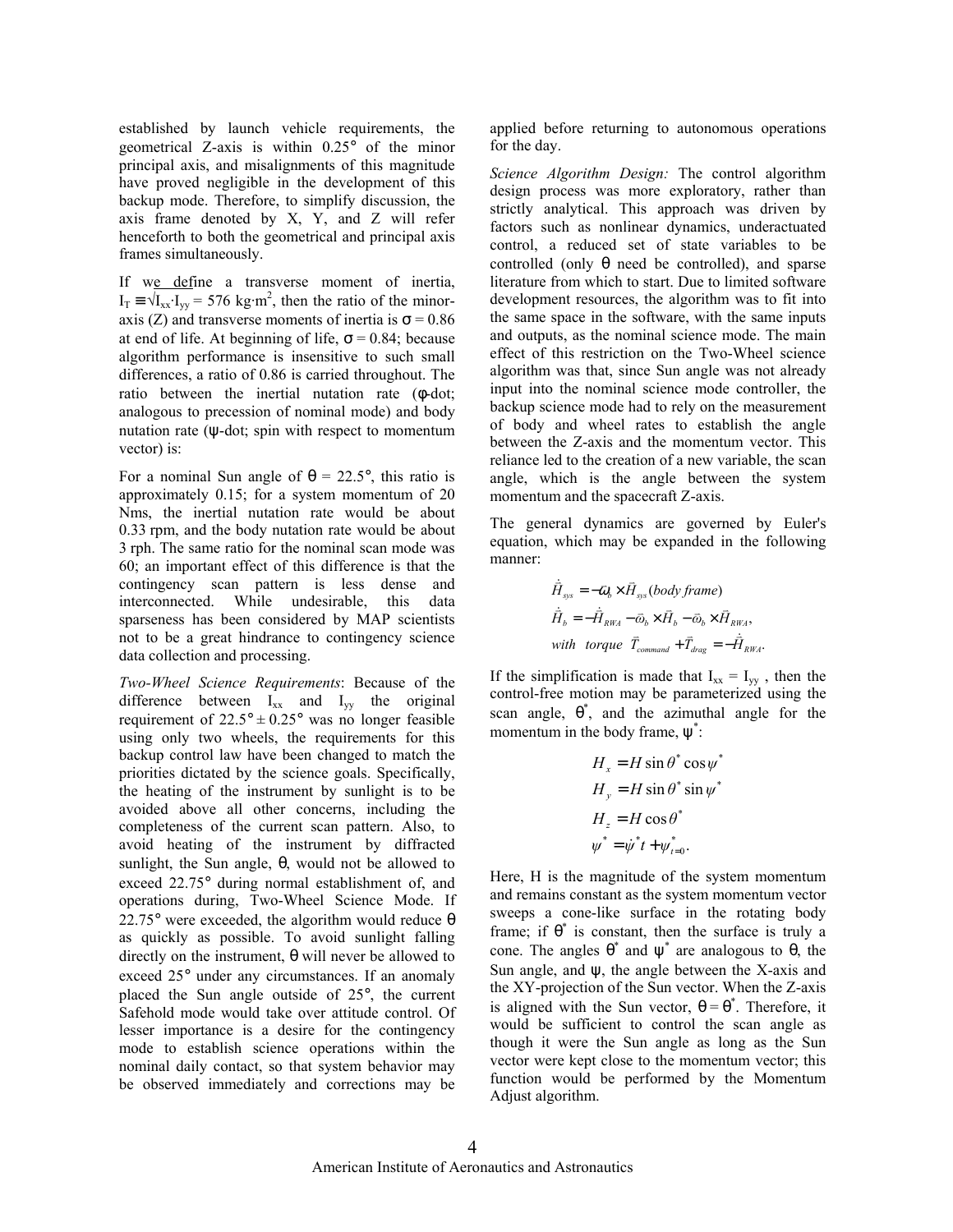Note that, since the motion of the body momentum vector is nearly symmetric about the Z-axis, and the wheels are also symmetric about the Z-axis, a geometrical simplification may be used to make one general control law for any wheel failure. The failed wheel must be identified (RWA1, 2, or 3) and its identity entered into the software by means of a table value (the algorithm relies on the failed wheel being immobilized). Then, the algorithm may redefine the body frame such that the failed wheel is located on the new positive X-axis, which may be called the  $X^*$ axis. The Z-axis is identical with the  $Z^*$ -axis, and the Y-axis is rotated into the Y\* -axis accordingly. The operable wheels are then situated symmetrically about the  $ZX^*$ -axis. The subscript  $\alpha$  will be used here to denote the  $-Y^*$ -wheel, and β will refer to the +Y\* -wheel. Variations in behavior for the failure of each wheel were not large, so small changes the algorithm parameters for each case have been sufficient to achieve good all-around performance.

The various attempts to find a backup algorithm resulted in several simple one-wheel and two-wheel algorithms based on error functions defined as:

 $Z - axis \; error: \qquad e_Z \equiv H_b \cos \theta^* - H_{b, desired} \cos \theta^*_{desired}.$ *Transverse*  $error: e_T \equiv H_b \sin \theta^* - H_{b, desired} \sin \theta^*$ 

The control algorithms were composed of three parts: an initial kick to escape limit cycles about the Sun vector, an error-reducing function of the measured body momentum, and an anti-runaway restriction on the speed of the wheels. The expressions used for each of these parts is:

Anti-Runaway:  $\omega_i \ge \omega_{\text{lim}}$ ,  $i \in {\alpha, \beta} \Rightarrow T_i = -K_{AR} \omega_i$ . Sun Escape:  $\theta < 10^{\circ} \Rightarrow T_{\alpha} = T_{\beta} = T_{\text{excone}}$ .

\* Error-Reduction:  $\cos(\psi^* + \varphi^*_{\beta}).$  $\cos(\psi^* + \varphi^*_{\alpha})$  $*$   $\alpha^*$ \*  $\beta = \kappa_{Z\beta} \epsilon_{Z} + \kappa_{T\beta} \epsilon_{T} \cos(\varphi + \varphi_{\beta})$  $\alpha$   $\alpha$   $\alpha$   $\alpha$   $\alpha$   $\alpha$   $\alpha$   $\alpha$  $\varphi$  $\varphi$  $= k_{z} e_z + k_{\tau} e_{\tau} \cos(\psi^* +$  $= k_{Z\alpha}e_Z + k_{T\alpha}e_T \cos(\psi^* +$  $T_a = k_{z} e_z + k_{\gamma} e_r \cos(\psi)$  $T_{\alpha} = k_{z\alpha}e_z + k_{\alpha}e_r \cos(\psi)$  $Z\beta$ **<sup>C</sup>** $Z$ <sup>1</sup> $N_T\beta$ <sup>C</sup> $T$ </sup>  $Z\alpha$ <sup>*C*</sup> $Z$  <sup>*I*</sup>  $N_T\alpha$ <sup>*C*</sup> $T$ 

The control gains and other parameters selected were:

$$
k_{Z\alpha} = 0.007
$$
 Nm/Nms,  
\n
$$
k_{T\beta} = 0.010
$$
 Nm/Nms,  
\n
$$
k_{Z\beta} = k_{T\alpha} = 0
$$
 Nm/Nms,  
\n
$$
\varphi_{\alpha} = 0^{\circ}, \varphi_{\beta} = 30^{\circ}, \omega_{\text{lim}} = 50
$$
 rpm.

This control law was tested using high-fidelity Monte Carlo simulations to establish the stability of the controller.

*Two-Wheel Mode Performance:* The figures presented at the end of this section show simulated operation of the science mode algorithm. Figures 2 and 3 show a case in which RWA1 has failed, the spacecraft has been recovered by Safehold/CSS, and the thrusters have established a momentum bias of 20 Nms parallel to the Sun vector. The algorithm shows good stability and performance for initial conditions over the full range of the cone defined by  $\theta^* \leq 25^{\circ}$ ; in the illustrated case, the scan angle starts at 10°. When the natural motion reduces the scan angle below the 10° Sun Escape limit, the Sun Escape torques quickly bring the wheels up to their speed limit. At the speed limit, the Anti-Runaway portion of the algorithm strongly counteracts any increase in wheel speed, and a switching torque pattern begins. The essentially constant speed of the wheels acts to drive the Z-axis away from the Sun vector.

Starting from Sun angles less than the desired value, the algorithm establishes the desired motion in approximately 6–10 minutes, as is demonstrated in Figure 2. Since the nominal ground contact during science operations is supposed to last 37 minutes, this time is well within the goal of establishing science operations within a single contact.

Though analytical modeling of fuel slosh for MAP indicates that the energy dissipation caused by slosh during this natural motion mode would be very small, it is possible that those models are in error. Because the Z-axis is the minor principal axis, such energy dissipation would cause the Sun angle to increase. No simulation of fuel slosh dissipation was conducted; testing the ability of the controller to recover from large Sun angles was deemed adequate. Simulations were run for cases in which the Sun angle exceeded the allowable range for science and was close to the dangerous range  $(\theta > 25^{\circ})$  where direct Sunlight would heat the instrument. Ideally, the Sun angle would never reach this value; nevertheless, the control algorithm must be and is able to recover and to stabilize the Sun angle quickly about the desired value. During operations at high Sun angle, the error reduction portion of the algorithm is generally the only active portion, as the wheel speeds do not exceed the Anti-Runaway limits.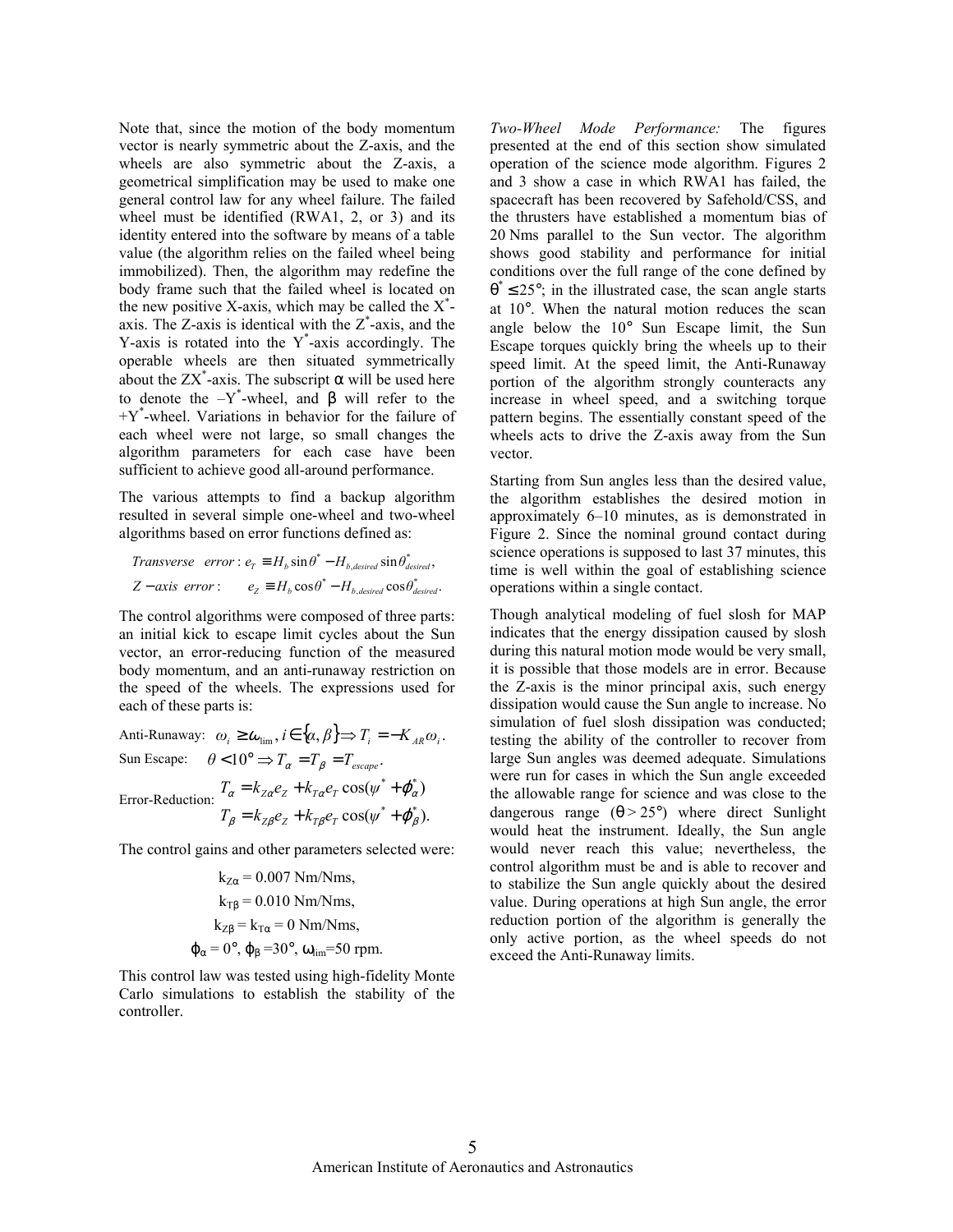

Figure 2: The jagged torque profile shows typical commands during Sun Escape, a portion of the Two-Wheel Science Mode algorithm which is used to avoid limit cycles at low Sun angles. After error reduction, the mode is established, and torque commands become unnecessary unless the Sun angle leaves the operating range.



Figure 3: Establishment of mode showing the trajectory of the Z-axis direction. The Sun is located at the origin; the dashed circle shows the 22.75° performance limit.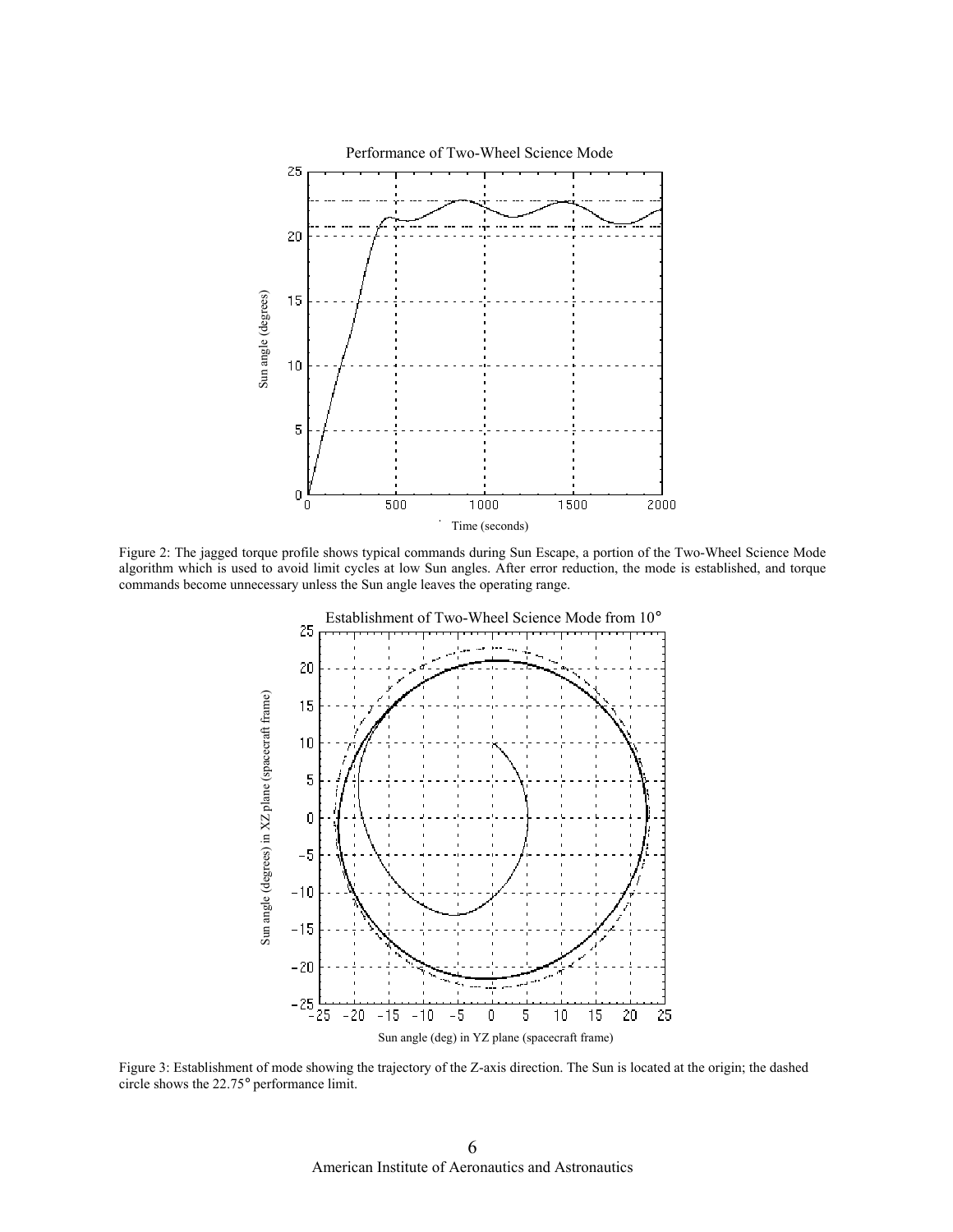# Momentum Adjust Algorithm

The momentum bias vector used for the Two-Wheel Science Mode can be placed about the Sun vector initially, but the angle between the momentum vector and the Sun vector changes by approximately 1º/day, because of the orbital motion of the spacecraft about the Sun. To keep the science instrument safely behind the Sun shield and to sweep the scan pattern around the sky, the momentum vector needs to be adjusted to stay nearly aligned with the Sun vector. It is least disruptive to science data collection to adjust the momentum during the daily contact with the spacecraft.

To simplify operations and minimize the amount of fuel used, the Momentum Adjust algorithm was designed to be used while the Observatory is in the science mode spin. Once enabled, the algorithm would wait for the selected spacecraft thruster to be oriented such that a short thruster firing would move the momentum vector from the measured inertial location to the desired alignment with the Sun vector.

*System Momentum Measurement:* The Momentum Adjust algorithm depends on an accurate measurement of the spacecraft system momentum. Because the wheel tachometers have significant measurement and quantization noise, however, it is difficult to get a good measurement. Fortunately, there is a way to alleviate this problem. Nominally, the two-wheel science mode keeps the functioning reaction wheels at speeds less than about 50 rpm. Because the mode uses the spacecraft natural motion to establish the dual spin and because of low levels of energy dissipation from fuel slosh and other effects, it is permissible to turn off wheel control for limited periods of time. Since the maximum wheel speeds during science mode are limited to  $\sim 50$  rpm, by turning off wheel control and zeroing torque commands to the wheels, they will run down to zero wheel speed fairly quickly. Once the wheels have stopped moving, the spacecraft system momentum can be measured very accurately using only the estimated body rates provided by the onboard Kalman filter.

*Thruster Firing Direction and Timing:* There are three vectors that define the desired thruster firing direction for adjusting the momentum bias. The only measured vector of the three describes the direction in inertial space of the momentum bias itself. To move this vector, its current orientation must be known along with the other two vectors: the desired orientation and the thrust direction of the appropriate thruster must be known. Whereas the momentum vector in inertial space is important, the reference frame used for the three direction vectors is not, as long as only one frame is used. Because all sensor measurements are defined in the body frame, that frame is the easiest one in which to perform the calculations.

[Figure 4](#page-6-0) shows a schematic of the method used to determine the thruster firing direction and timing. Because the thruster directions are fixed and the momentum adjustments will be done while the spacecraft is spinning, the determination of direction ends up being a matter of deciding when to command a thruster firing. The decision-making algorithm consists of waiting for the wheels to run down, detecting the proper time at which to fire the thruster, and firing for up to one second (one control cycle). The method used to calculate the time and duration of the thruster firing are detailed below.



<span id="page-6-0"></span>**Figure 4: Momentum Adjust Thruster Direction**

Nominally, the goal of the Momentum Adjust algorithm is to align the momentum vector with the Sun vector. However, given that these adjustments will be done approximately once a day, it makes sense to bias the desired vector on the other side of the Sun vector. In the geocentric inertial reference frame used by MAP, the Sun vector moves approximately 1º/day. To center the actual Sun vector during the time between momentum adjustments, the target vector can be biased off of the Sun vector using this rate; the resulting target unit vector is denoted  $S_{P_2}$ , and the resulting momentum bias vector is denoted H\*. T is defined as the torque provided by a chosen thruster; it is also, therefore, the momentum change provided by a one-second firing of that thruster.

In Figure 4, the H vector and unit vector  $S_P$  define the actual and desired directions of the momentum bias vector, and these two vectors form a plane. As the spacecraft rotates in the Two-Wheel Science Mode, any selected thruster torque vector will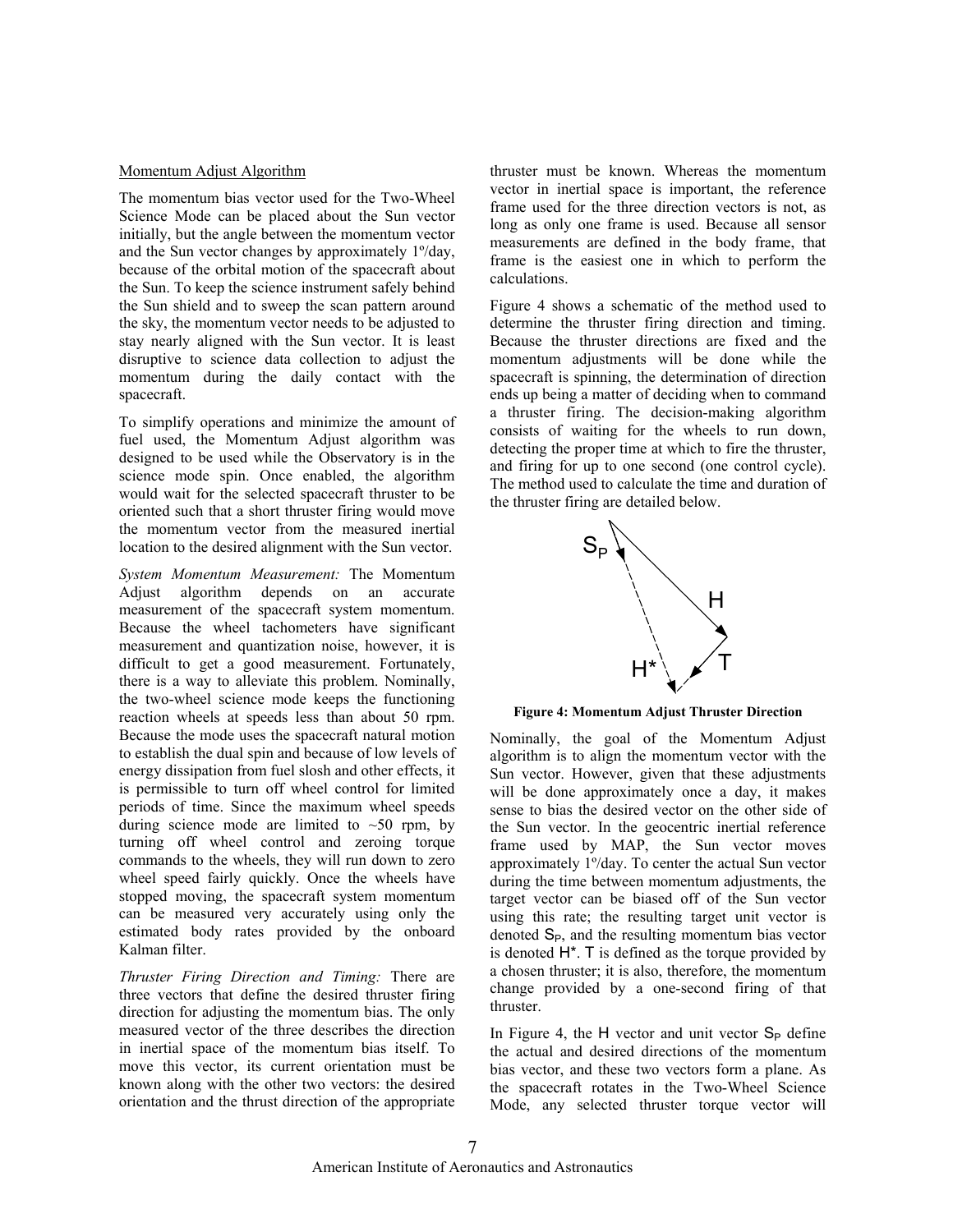become parallel to the plane defined by  $H$  and  $S_P$ , meaning that a thruster firing of the appropriate duration at that time will move the H vector to align with  $S_P$ . This happens when the thruster torque vector, T, is parallel to the plane; *i.e.* when the quantity  $(H \times S_P)\bullet T$  is equal to zero.

Because the natural spacecraft motion in Two-Wheel Science mode is a dual spin greater than 2º/second and because the control cycle is 1 second, it is not possible to calculate the correct time exactly. Therefore, the Momentum Adjust algorithm looks for a zero-crossing of the product  $H \times S_P \bullet T$ . When such a zero-crossing is detected, a firing opportunity for momentum adjustment is present. Next is determined whether the appropriate thruster is in the desired orientation for the Momentum Adjust or 180º out of phase.

*Duration of Thruster Firing:* Once the timing of the thruster firing has been determined, the duration of the firing can be calculated. If the thruster is in the correct orientation, the calculated thruster firing will be positive, and otherwise it will be negative. Looking again at Figure 4, one can see that

$$
H+\tau T=H^{\star}=\sigma S_{P},
$$

where  $\tau$  is the magnitude of the momentum change vector to be added by the desired thruster firing. Of the four MAP thrusters used for momentum adjust, two are oriented to provide primarily X-axis torques and the other two provide Y-axis torques. For thrusters 1 and 2, the X-axis thrusters, expressing this equation in the XZ-plane yields:

$$
H_X + \tau T_X = \sigma S_{PX}
$$

$$
H_Z + \tau T_Z = \sigma S_{PZ}
$$

Solving each equation for  $\sigma$  gives:

$$
\sigma=(H_X+\tau T_X)/S_{PX}=(H_Z+\tau T_Z)/S_{PZ}
$$

This equality then can be solved for  $\tau$ :

$$
\tau_{1,2} = -(H_X S_{PZ} - H_Z S_{PX})/(\ T_X S_{PZ} - T_Z S_{PX})
$$

For the Y-axis thrusters, thrusters 3 and 4, the analogous expression for calculating  $\tau$  is:

$$
\tau_{3,4} = -(H_Y S_{PZ} - H_Z S_{PY})/(T_Y S_{PZ} - T_Z S_{PY})
$$

In a Momentum Adjust maneuver, the MAP thrusters will be used in a one-shot fashion, meaning that the firing will be limited to no more than one second. Because T represents a thruster torque direction and the magnitude of momentum change provided by a one-second firing of that thruster, the calculated value of  $\tau$  will be between 0 and 1 for a one-shot thruster command. Because thruster commands on

MAP are expressed as a number of 40-millisecond pulses, the Momentum Adjust command in pulses is found by calculating  $25\tau$  and rounding it to the nearest integer.

*Algorithm Refinements:* By following the two steps above—that is, by calculating the timing and duration of thruster firing for Momentum Adjust—the algorithm finds a valid firing opportunity. The resulting momentum bias vector H\* will not necessarily be the same magnitude as the original vector H. Changing the direction of the momentum vector keeps the science mode spin oriented correctly with respect to the Sun, but changing the magnitude of the vector will increase or decrease the rate of the spin. It is desirable from a science standpoint to keep the spin rate relatively constant; small variations are acceptable, but as they get larger it negatively impacts the processing of the science data. To minimize the change to the magnitude of the system momentum vector, a refinement of the algorithm was sought.

*Firing Opportunity Selection:* The refinement should select among thruster firing opportunities to either minimize the change in spacecraft rates and/or determine that the system momentum magnitude should increase or decrease from its initial value. It might be possible to keep the magnitude nearly constant by firing more than one thruster to do a Momentum Adjust, but this would make the algorithm much more complicated. To keep in line with the design philosophy stated near the beginning of this paper, a less complex solution was found.

Considering first the Y-axis thrusters 3 and 4, because they are oriented to produce almost exclusively Y-axis torques, the change in the magnitude of the momentum bias caused by firing one of these thrusters depends on where in the body the momentum bias is. Therefore, for these thrusters, a firing opportunity is selected by first detecting a zero-crossing of  $(H \times S_P) \cdot T$ . Then, for each opportunity identified, the Y-axis component of the momentum bias,  $H_Y$ , is saved to look for a zerocrossing of  $H<sub>Y</sub>$  from one firing opportunity to the next; the zero-crossing indicates that the quantity is relatively small. By further looking for a negative-topositive zero-crossing  $(H_YH_{YOID} < 0$  and  $H_Y > 0)$ , the thruster selection of 3 or 4 will produce an increase or decrease in the magnitude.

Because thrusters 1 and 2 are canted 10º from the YZ-plane and so do not produce a pure X-axis torque, the derivation of how to select a firing opportunity is not as straightforward. The method chosen was somewhat empirically determined. As it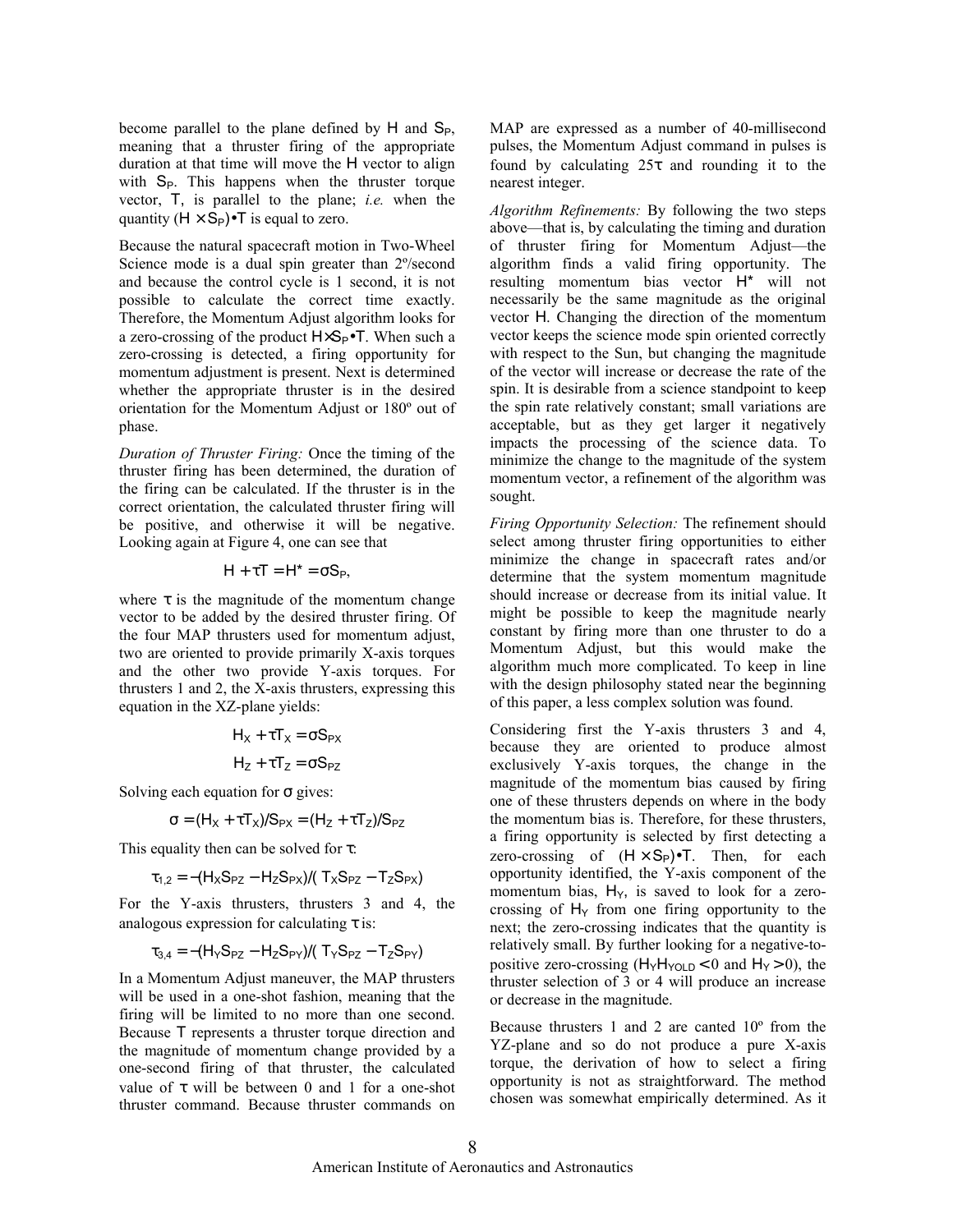turns out, the same method can be used as with thrusters 3 and 4, except that the two conditions needed are  $H_YH_{YOLD} < 0$  and  $H_X > 0$ . In testing, the  $H<sub>Y</sub>$  zero-crossing was more effective than the  $H<sub>X</sub>$ zero-crossing, so the only difference between the two sets of the thrusters is that the condition  $H_x > 0$  is used in the calculation for thrusters 1 and 2, and  $H_Y > 0$  is used in the calculation for thrusters 3 and 4. The calculations can be combined in the algorithm implementation by creating a quantity  $H_{CHECK}$  and setting it equal to  $H_X$  when the selected thruster is 1 or 2 and  $H<sub>Y</sub>$  for 3 or 4.

With the resulting algorithm, thrusters 1 and 3 increase the magnitude of the momentum bias and thruster 4 decreases the magnitude of the momentum bias. Also, though thruster 2 may occasionally increase the momentum by a small amount, it usually decreases the momentum magnitude.

Once it has been decided whether to bias towards an increase or a decrease in momentum, the thruster selection may be made based on orbit considerations. Thrusters 1 and 2 push the spacecraft away from the Sun and thrusters 3 and 4 push it towards the Sun. Since nominal stationkeeping maneuvers near  $L<sub>2</sub>$ require sunward or anti-sunward thrust, it is hoped that the daily momentum adjustments could be selected to eliminate the need for additional stationkeeping operations. This would save fuel and extend the mission by eliminating the need to remove the momentum bias for each stationkeeping burn and then spin the spacecraft up again after the burn.

The advantage of using the refinement described above is that it minimizes the momentum bias magnitude change and allows the direction of the magnitude change to be selected. The disadvantage is that it might take longer for the Momentum Adjust algorithm to execute the thruster firing.

*Fast Fire Flag:* Because of the precession and spin rates of the two-wheel spin, a firing opportunity occurs approximately every two minutes. Using the refined algorithm, a firing opportunity will be selected within approximately twenty minutes of the Momentum Adjust being commanded. A fast fire flag has been included in the algorithm to overcome this disadvantage; if a faster Momentum Adjust firing is operationally desirable, the flag can be set and the first firing opportunity will be used.

*Momentum and Target Vector Propagation:* Because the algorithm can only fire the thrusters up to one second, it would be beneficial to be able to fire in the proper cycle, rather than one cycle late. The dual spin motion used in the Two-Wheel Science Mode is much less uniform than that of the nominal science mode. Nevertheless, over periods of one or two seconds, the body rates are relatively constant. It is possible to use the estimated gyro rates to propagate the momentum vector measurement and target vector calculation forward a short time—nominally between 0 and 1 second. This allows the thruster timing to be determined before the optimal firing time has passed, and should make the resultant Momentum Adjust more accurate. The vectors are propagated forward using an approximation of the transport theorem given by the equations:

> $H_{PROP} = H - \alpha_H(\omega \times H)$  $T_{PROP} = T - \alpha_T(\omega \times T)$

The parameters  $\alpha_H$  and  $\alpha_T$  are in units of time and used as propagation factors to prescribe how far ahead to propagate the two vectors. Nominally, these factors would be selected for propagation of 0–1 seconds because the approximation is valid only for small values of  $\alpha$ . The software implementation of the algorithm allows for the two factors to be different, but they most likely will be set equal to one another.

*Momentum Adjust Performance:* Testing of the Momentum Adjust algorithm has been performed using the same high-fidelity dynamic simulation environment as was used for the nominal ACS modes. The thruster used for the maneuver was varied among the four allowed, and the fast fire flag status was tested to check for improvements in momentum magnitude control. The propagation factors were varied as well, but they were always kept the same as each other; *i.e.*  $\alpha_H = \alpha_T$ . The testing of these parameters was part of the acceptance testing of the second-phase software patch; testing on that patch was nearly completed at the writing of this paper. Once the patch is satisfactorily tested, it will be ready for upload to the spacecraft at any time in the future of the mission that the MAP operations team decides a wheel must be deactivated.

Figure 5 shows the accuracy of Momentum Adjusts simulated for firings of thruster 1. The circles mark the targeted orientations of the momentum biases, and the triangles indicate the actual orientations after the firings; there were multiple tests of each commanded bias. The figure shows all final orientations to lie within 0.4° of the targeted orientation; over all tests conducted for all four thrusters, the standard deviation of the error angle between desired and actual bias orientations was about 0.1°. In these tests, the system momentum magnitude increased or decreased as described above.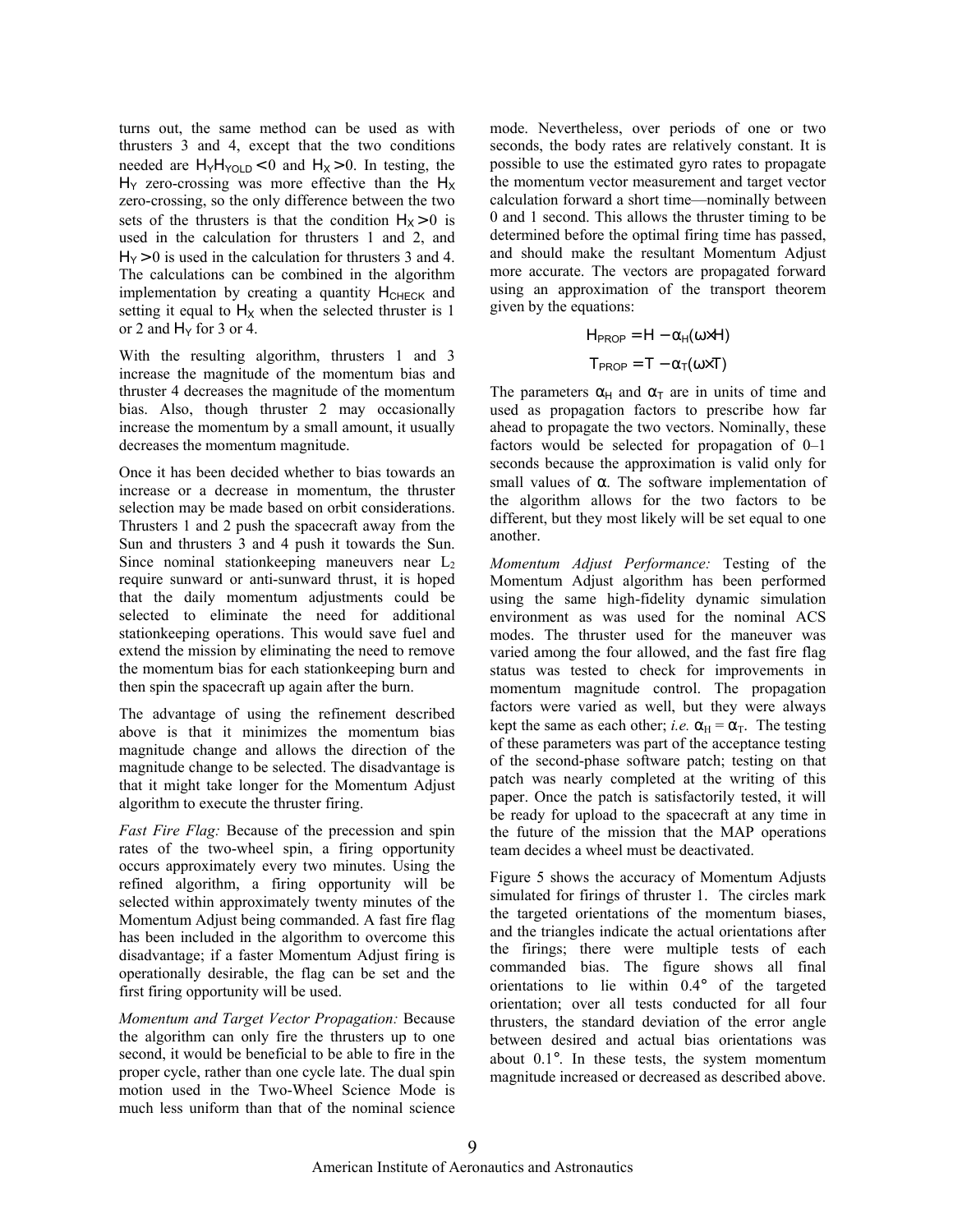*Figure 5 will be included once it is in a format that can be placed into a Word document….for now, it is in PDF and a copy is stapled to this paper.*

Figure 5: Results of simulations of the Momentum Adjust algorithm, which uses body rate information to calculate the timing and duration of a single-control-cycle, single-thruster burn. In the figure, circles mark the commanded orientation of the spacecraft momentum bias, and the triangles connected to the circles by dashed lines indicate the orientation after the simulated thruster firings.

#### **Summary**

Due to cost and mass budget considerations, the MAP Observatory has no redundant reaction wheel to back up the three nominally operational wheels. In the event of a wheel failure, it is possible to perform all of the necessary attitude control using thrusters and the two remaining wheels. This paper has briefly described a Thruster-Based Inertial Mode, which would have used thrusters to slew for critical burns; the necessary software changes were available at launch for immediate upload had a wheel failed before the spacecraft reached  $L<sub>2</sub>$ .

A Two-Wheel Science Mode has been detailed in which a thruster-generated momentum bias is used to sweep the instrument boresights across the sky in a manner similar to the nominal science mode. However, this natural-motion science mode results in a decrease in data density over the sky.

The momentum bias must point at the Sun as much as is feasible; so, it must be adjusted by the thrusters often for the science mode to operate safely and effectively. A new Momentum Adjust algorithm was designed to control the thruster during these daily operations.

Because of the intractability of the attitude control problem, the science mode algorithm has been designed to allow for the adjustment of several parameters, including angle error gains, and other parameters used to adjust various failsafe modes built into the algorithm. All of these parameters may be adjusted in a flight software table that is part of the existing architecture. This design philosophy allows a measure of security against unpredictable dynamical effects.

#### **References**

- 1. S. F. Andrews, C. E. Campbell, A. J. Ericsson-Jackson, F. L. Markley, J. R. O'Donnell, "MAP attitude control system design and analysis," *Flight Mechanics and Estimation Theory Symposium*, NASA Goddard Space Flight Center, Greenbelt, MD, May 1997.
- 2. J. R. O'Donnell, S. F. Andrews, A. J. Ericsson-Jackson, T. W. Flatley, D. K. Ward, P. M. Bay, "Backup attitude control algorithms for the MAP spacecraft," *Flight Mechanics Symposium*, Greenbelt, MD,1999.
- 3. S. R. Starin and J. R. O'Donnell, "A Two-Wheel Observing Mode for the MAP Spacecraft," *Flight Mechanics Symposium*, Greenbelt, MD, 2001.